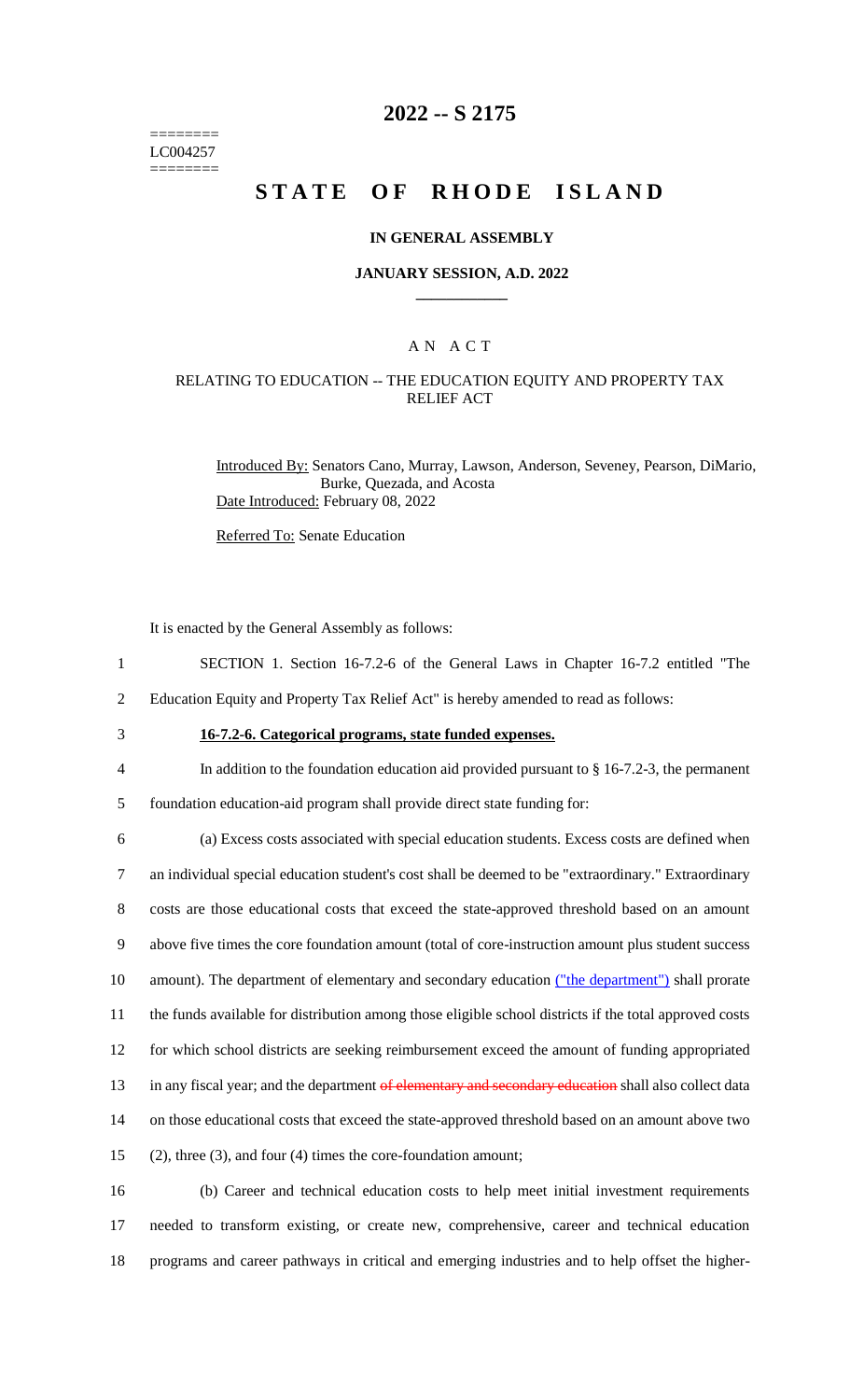than-average costs associated with facilities, equipment maintenance and repair, and supplies necessary for maintaining the quality of highly specialized programs that are a priority for the state. The department shall develop criteria for the purpose of allocating any and all career and technical education funds as may be determined by the general assembly on an annual basis. The department 5 of elementary and secondary education shall prorate the funds available for distribution among those eligible school districts if the total approved costs for which school districts are seeking reimbursement exceed the amount of funding available in any fiscal year;

 (c) Programs to increase access to voluntary, free, high-quality pre-kindergarten programs. The department shall recommend criteria for the purpose of allocating any and all early childhood program funds as may be determined by the general assembly;

 (d) Central Falls, Davies, and the Met Center Stabilization Fund is established to ensure that appropriate funding is available to support their students. Additional support for Central Falls is needed due to concerns regarding the city's capacity to meet the local share of education costs. This fund requires that education aid calculated pursuant to § 16-7.2-3 and funding for costs outside the permanent foundation education-aid formula, including, but not limited to, transportation, facility maintenance, and retiree health benefits shall be shared between the state and the city of Central Falls. The fund shall be annually reviewed to determine the amount of the state and city appropriation. The state's share of this fund may be supported through a reallocation of current state appropriations to the Central Falls school district. At the end of the transition period defined in § 16-7.2-7, the municipality will continue its contribution pursuant to § 16-7-24. Additional support for the Davies and the Met Center is needed due to the costs associated with running a stand-alone high school offering both academic and career and technical coursework. The department shall recommend criteria for the purpose of allocating any and all stabilization funds as may be determined by the general assembly;

 (e) Excess costs associated with transporting students to out-of-district non- public schools. This fund will provide state funding for the costs associated with transporting students to out-of- district non-public schools, pursuant to chapter 21.1 of this title. The state will assume the costs of non-public out- of-district transportation for those districts participating in the statewide system. 29 The department of elementary and secondary education shall prorate the funds available for distribution among those eligible school districts if the total approved costs for which school districts are seeking reimbursement exceed the amount of funding available in any fiscal year;

 (f) Excess costs associated with transporting students within regional school districts. This fund will provide direct state funding for the excess costs associated with transporting students within regional school districts, established pursuant to chapter 3 of this title. This fund requires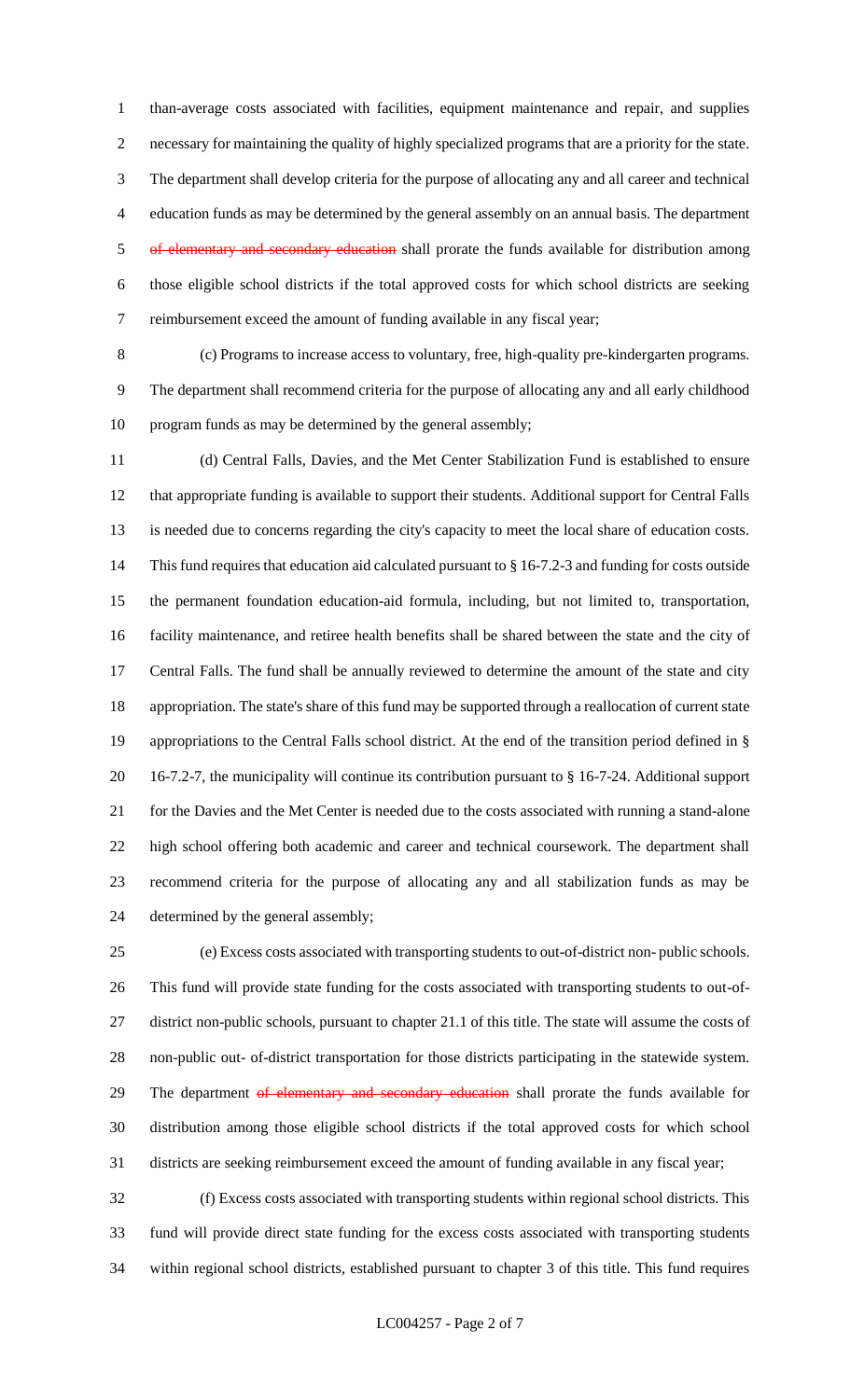that the state and regional school district share equally the student transportation costs net any 2 federal sources of revenue for these expenditures. The department of elementary and secondary education shall prorate the funds available for distribution among those eligible school districts if the total approved costs for which school districts are seeking reimbursement exceed the amount of funding available in any fiscal year;

 (g) Public school districts that are regionalized shall be eligible for a regionalization bonus as set forth below:

 (1) As used herein, the term "regionalized" shall be deemed to refer to a regional school district established under the provisions of chapter 3 of this title, including the Chariho Regional School district;

 (2) For those districts that are regionalized as of July 1, 2010, the regionalization bonus shall commence in FY 2012. For those districts that regionalize after July 1, 2010, the regionalization bonus shall commence in the first fiscal year following the establishment of a regionalized school district as set forth in chapter 3 of this title, including the Chariho Regional School District;

 (3) The regionalization bonus in the first fiscal year shall be two percent (2.0%) of the state's share of the foundation education aid for the regionalized district as calculated pursuant to §§ 16-7.2-3 and 16-7.2-4 in that fiscal year;

 (4) The regionalization bonus in the second fiscal year shall be one percent (1.0%) of the state's share of the foundation education aid for the regionalized district as calculated pursuant to §§ 16-7.2-3 and 16-7.2-4 in that fiscal year;

(5) The regionalization bonus shall cease in the third fiscal year;

 (6) The regionalization bonus for the Chariho regional school district shall be applied to the state share of the permanent foundation education aid for the member towns; and

25 (7) The department of elementary and secondary education shall prorate the funds available for distribution among those eligible regionalized school districts if the total, approved costs for which regionalized school districts are seeking a regionalization bonus exceed the amount of funding appropriated in any fiscal year;

 (h) Additional state support for English learners (EL). The amount to support EL students shall be determined by multiplying an EL factor of ten percent (10%) by the core-instruction per- pupil amount defined in § 16-7.2-3(a)(1) and applying that amount of additional state support to EL students identified using widely adopted, independent standards and assessments identified by the commissioner. All categorical funds distributed pursuant to this subsection must be used to provide high-quality, research-based services to EL students and managed in accordance with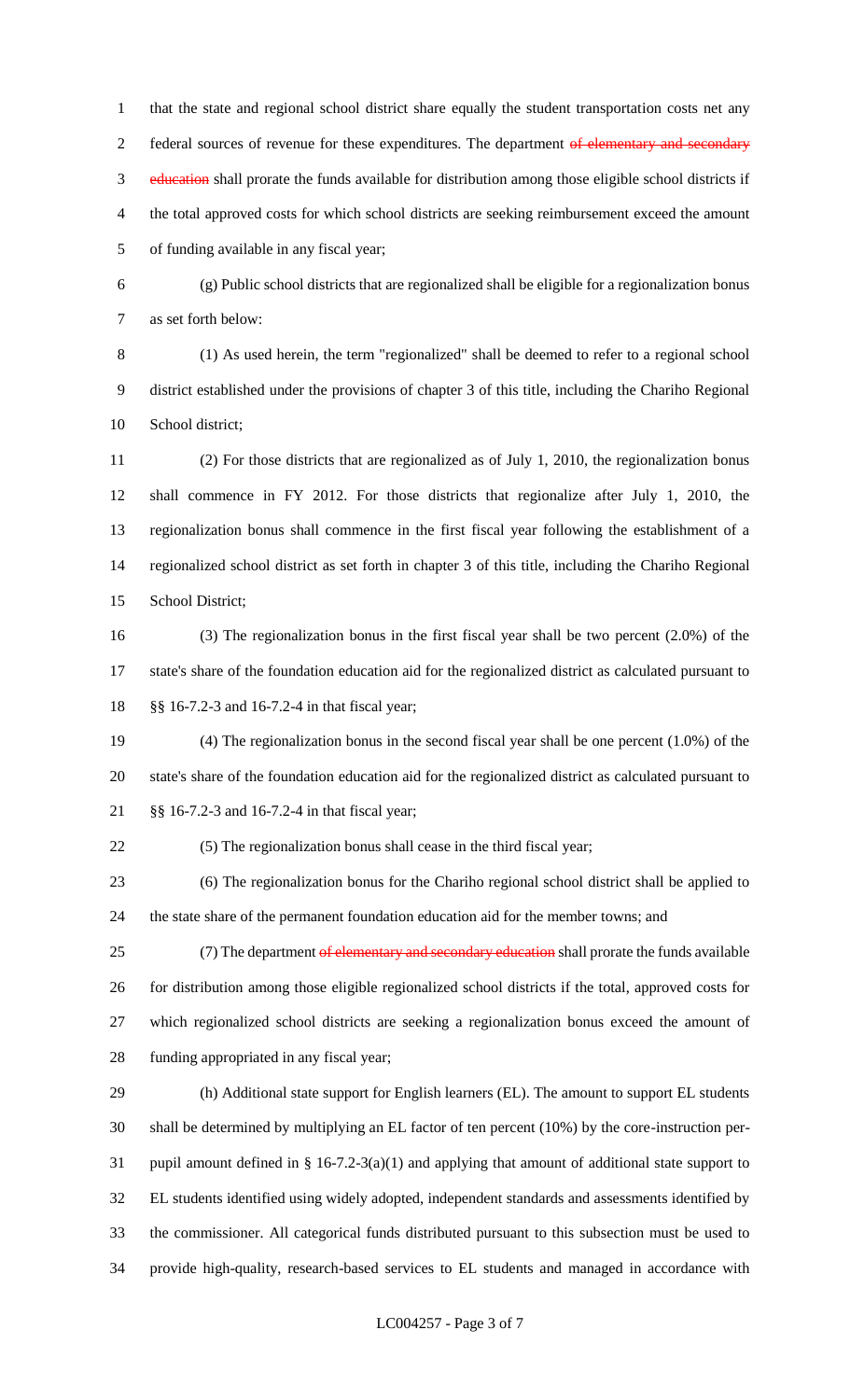requirements set forth by the commissioner of elementary and secondary education. The 2 department of elementary and secondary education shall collect performance reports from districts 3 and approve the use of funds prior to expenditure. The department of elementary and secondary 4 education shall ensure the funds are aligned to activities that are innovative and expansive and not 5 utilized for activities the district is currently funding. The department of elementary and secondary education shall prorate the funds available for distribution among eligible recipients if the total calculated costs exceed the amount of funding available in any fiscal year;

 (i) State support for school resource officers. For purposes of this subsection, a school resource officer (SRO) shall be defined as a career law enforcement officer with sworn authority who is deployed by an employing police department or agency in a community-oriented policing assignment to work in collaboration with one or more schools. School resource officers should have completed at least forty (40) hours of specialized training in school policing, administered by an accredited agency, before being assigned. Beginning in FY 2019, for a period of three (3) years, school districts or municipalities that choose to employ school resource officers shall receive direct state support for costs associated with employing such officers at public middle and high schools. Districts or municipalities shall be reimbursed an amount equal to one-half (½) of the cost of salaries and benefits for the qualifying positions. Funding will be provided for school resource officer positions established on or after July 1, 2018, provided that:

(1) Each school resource officer shall be assigned to one school:

20 (i) Schools with enrollments below one thousand  $t$  welve two hundred (1,200) students shall require one school resource officer;

22 (ii) Schools with enrollments of one thousand  $t$ welve two hundred (1,200) or more students 23 shall require two school resource officers;

 (2) School resource officers hired in excess of the requirement noted above shall not be eligible for reimbursement; and

- (3) Schools that eliminate existing school resource officer positions and create new positions under this provision shall not be eligible for reimbursement; and
- (j) Categorical programs defined in subsections (a) through (g) shall be funded pursuant to the transition plan in § 16-7.2-7.
- (k) State support for site-based reading specialists. For the purposes of this section, the
- 31 term "reading specialists" shall be defined by the Rhode Island teacher certification regulations.

Local education agencies (LEAs) that choose to hire new reading specialists shall receive direct

- state support for a period of three (3) years after the date the specialist was hired. After accounting
- 34 for any federal funds or federal, state, or local grants received toward the costs associated with such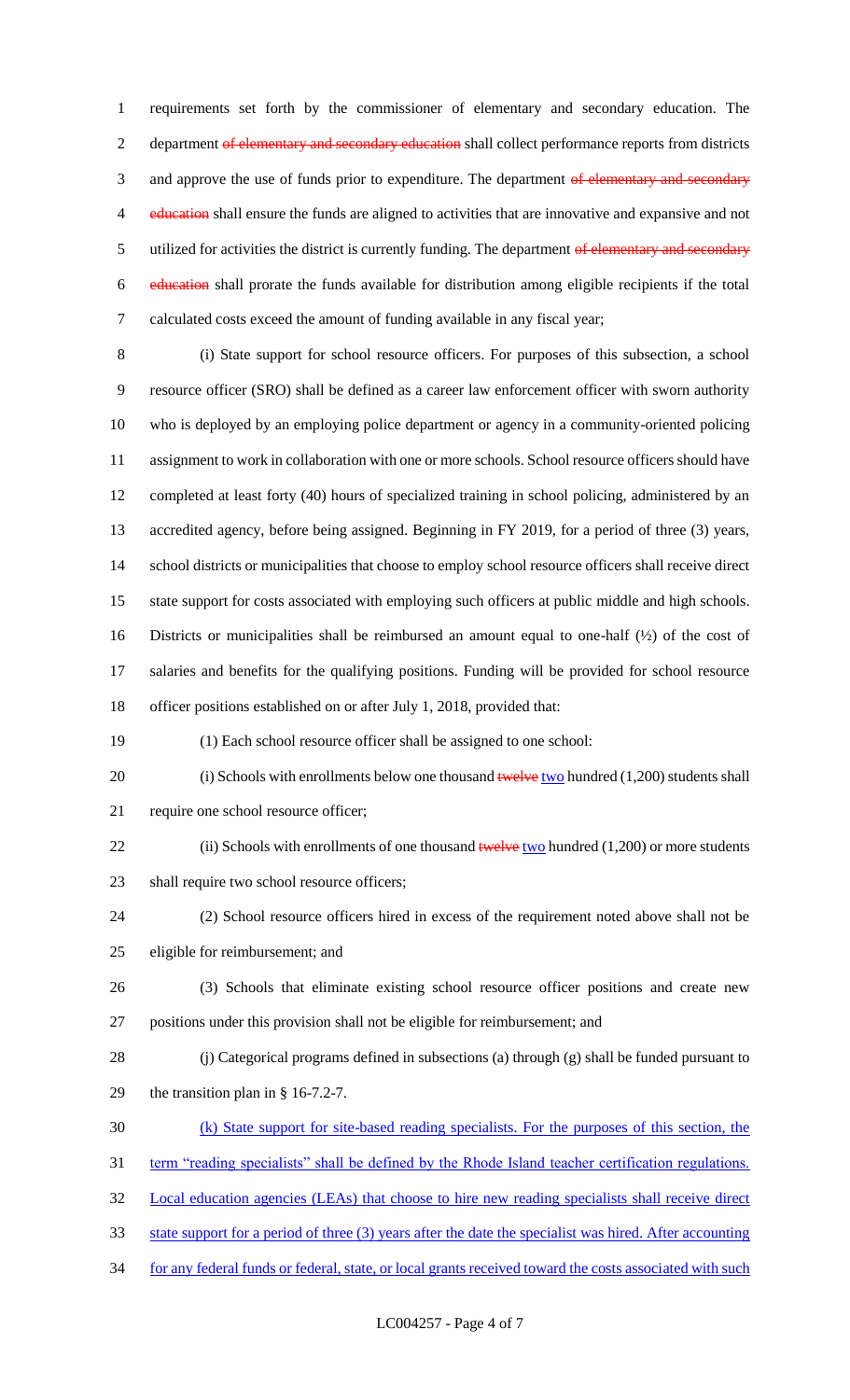1 a position, the state shall reimburse LEAs an amount equal to one-half (1/2) of the cost of salaries and benefits that remain the LEA's responsibility. (1) To receive the state reimbursement, reading specialists shall be hired to achieve the following ratios: (i) Schools with enrollments of up to five hundred (500) students shall require one reading specialist. (ii) Schools with enrollments of five hundred one (501) students to one thousand (1,000) students shall require two (2) reading specialists. 9 (iii) Schools with enrollments greater than one thousand (1,000) students shall require three (3) reading specialists. (2) LEAs shall not be eligible to receive reimbursement for hiring reading specialists that would result in ratios lower than those identified in subsection (k)(1) of this section, unless the LEA 13 provides a workload analysis to the department indicating that additional reading specialists are 14 required to deliver all specified services to students in a particular school or schools. (3) Schools or LEAs that eliminate existing reading specialist positions and create new 16 positions under this provision shall not be eligible for reimbursement. (4) Schools within the same LEA may share a reading specialist; provided, that the student- to-specialist ratios between the sharing schools does not exceed those in subsection (k)(1) of this 19 section. 20 (I) State support for site-based mathematics specialists. For the purposes of this section, 21 the term "mathematics specialists" shall be defined by the Rhode Island teacher certification 22 regulations. Local education agencies (LEAs) that choose to hire new mathematics specialists shall receive direct state support for a period of three (3) years after the date the specialist was hired. 24 After accounting for any federal funds or federal, state, or local grants received toward the costs 25 associated with such a position, the state shall reimburse LEAs an amount equal to one-half (1/2) 26 of the cost of salaries and benefits that remain the LEA's responsibility. (1) To receive the state reimbursement, mathematics specialists shall be hired to achieve 28 the following ratios: (i) Schools with enrollments of up to five hundred (500) students shall require one mathematics specialist. (ii) Schools with enrollments of five hundred one (501) students to one thousand (1,000) students shall require two (2) mathematics specialists. (iii) Schools with enrollments greater than one thousand (1,000) students shall require three (3) mathematics specialists.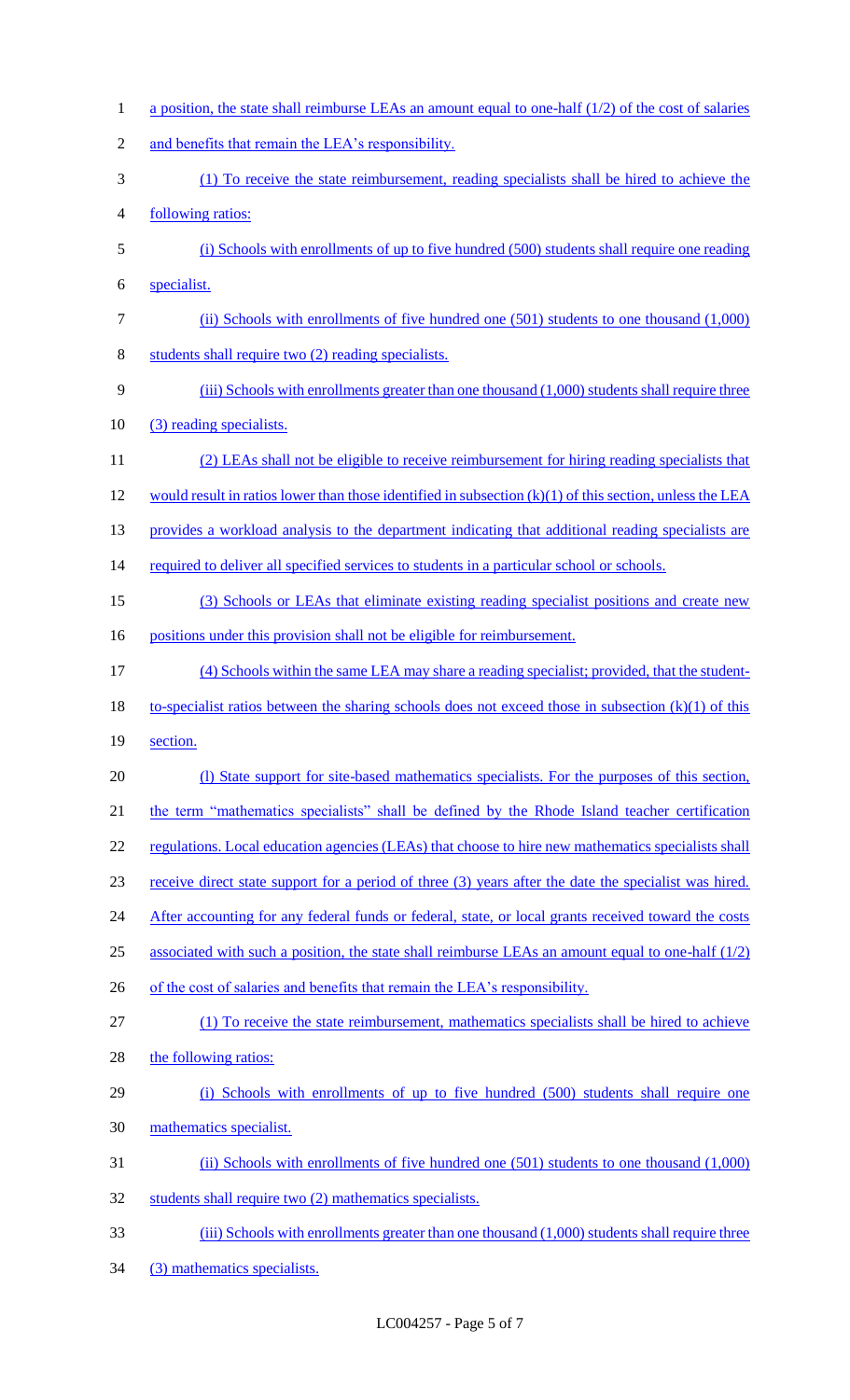- 1 (2) LEAs shall not be eligible to receive reimbursement for hiring mathematics specialists
- 2 that would result in ratios lower than those identified in subsection  $(k)(1)$  of this section, unless the
- 3 LEA provides a workload analysis to the department indicating that additional mathematics
- 4 specialists are required to deliver all specified services to students in a particular school or schools.
- 5 (3) Schools or LEAs that eliminate existing mathematics specialist positions and create
- 6 new positions under this provision shall not be eligible for reimbursement.
- 7 (4) Schools within the same LEA may share a mathematics specialist; provided, that the
- 8 student-to-specialist ratios between the sharing schools does not exceed those in subsection (k)(1)
- 9 of this section.
- 10 SECTION 2. This act shall take effect upon passage.

======== LC004257 ========